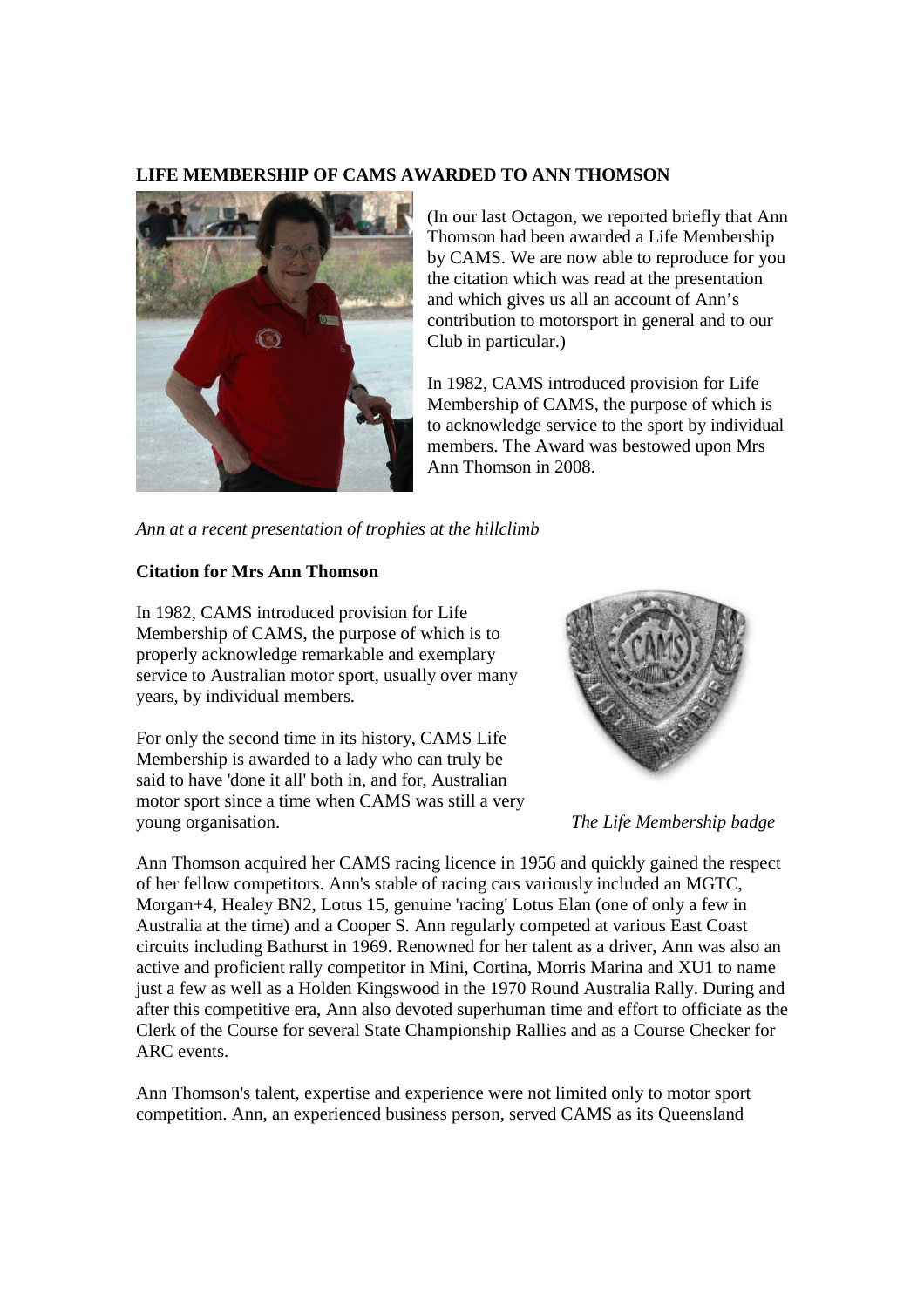Treasurer in the early 1960's during a time when CAMS State administrations could be trusted with money matters and later served as the assistant Queensland State Secretary of CAMS. As a volunteer administrator, having served on the Queensland State Council of CAMS continuously for 38 years, Ann has not lost any of her zeal for perfection, nor her ability to debate vigorously. Ann's devotion to the judiciary through her determination to provide appropriate stewarding service to all Queensland events is legendary. Ann continues to remain active at motor sport events as a Time Keeper.

But of all her achievements, this astute, articulate lady is known best for her involvement in creating, in conjunction with the MG Car Club of Queensland, the Mt Cotton Hillclimb, quite possibly the finest hillclimb venue in Australia, which is built partly on property owned by her.

Ann Thomson's service to CAMS over a long period of time was initially recognised with the CAMS Service Award and in 1998 Ann was further recognised with the award of the CAMS Service Star bestowed upon her.

Ann Thomson's life has been 'a membership of CAMS' and no more fitting award than CAMS Life Membership could now be bestowed upon her and, particularly arising from her contributions to the Queensland State Council, Ann's loyal service to CAMS and to the CAMS motor sport community certainly justifies her being a recipient of this award. Ann Thomson is indeed a worthy recipient of Life Membership of CAMS for remarkable and exemplary services rendered to the sport over a long period of time.



*Ann in her Lotus 15 surrounded by helpers and lookers-on*